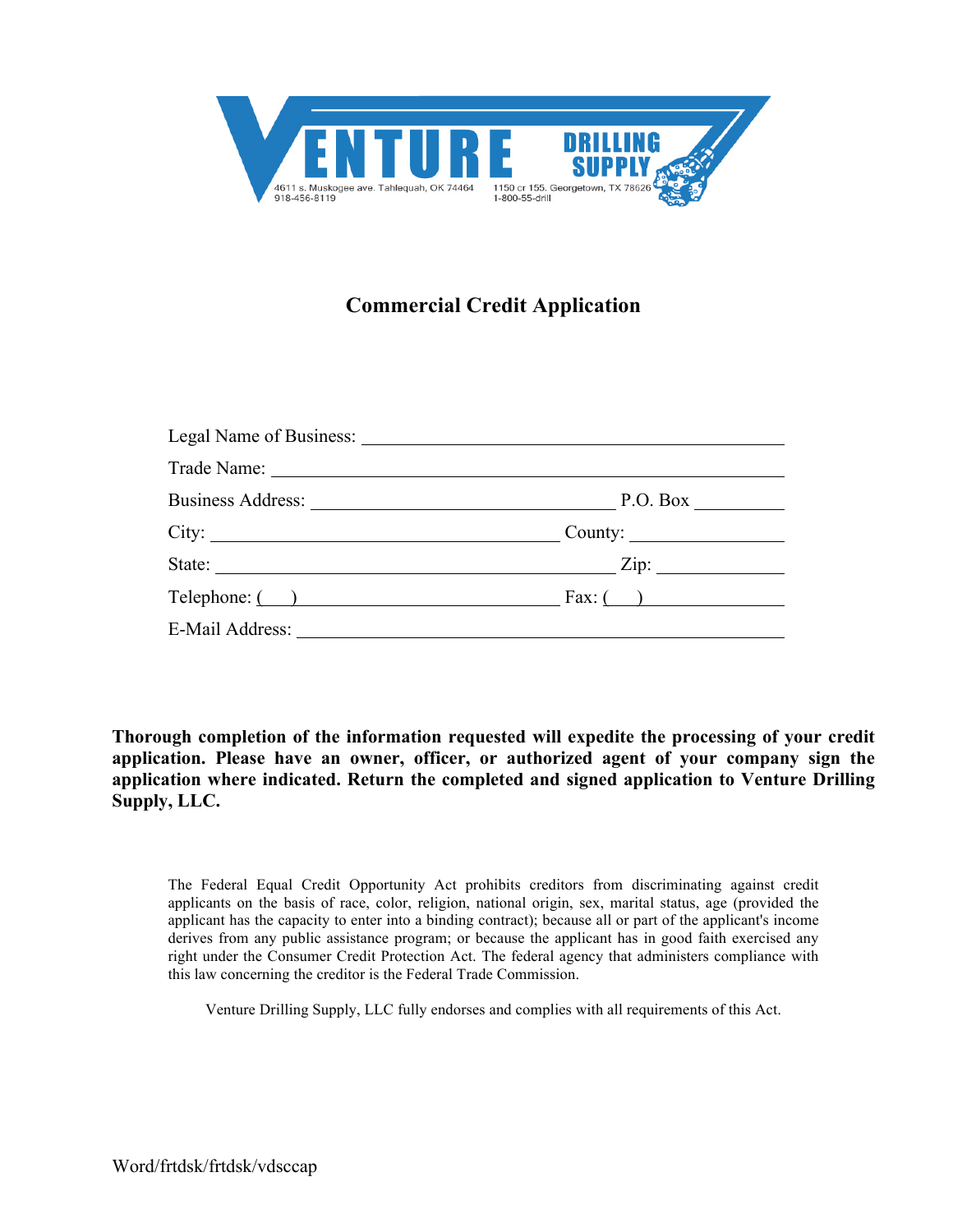# **Application for Commercial Credit Only Applicant authorizes Venture Drilling Supply, LLC to check all credit references and information provided and to utilize all**

| Ownership: |                           |                                       |                                                                    |                                                                                                                                                                                                                                                                                                                                        | Proprietorship Partnership Corporation Limited Liability Company                                                    |
|------------|---------------------------|---------------------------------------|--------------------------------------------------------------------|----------------------------------------------------------------------------------------------------------------------------------------------------------------------------------------------------------------------------------------------------------------------------------------------------------------------------------------|---------------------------------------------------------------------------------------------------------------------|
|            |                           | Principal Owner(s) or Officer(s) are: |                                                                    |                                                                                                                                                                                                                                                                                                                                        |                                                                                                                     |
|            | Name                      |                                       | <b>Resident Address</b>                                            | Title                                                                                                                                                                                                                                                                                                                                  | Social Security #                                                                                                   |
|            |                           |                                       |                                                                    |                                                                                                                                                                                                                                                                                                                                        |                                                                                                                     |
|            |                           |                                       |                                                                    | Annual sales \$                                                                                                                                                                                                                                                                                                                        | <u> 1999 - Johann John Stone, mars and de format and de format and de format and de format and de format and de</u> |
|            |                           |                                       | Please attach financial statements for the last two years.         |                                                                                                                                                                                                                                                                                                                                        |                                                                                                                     |
|            |                           |                                       |                                                                    |                                                                                                                                                                                                                                                                                                                                        |                                                                                                                     |
|            |                           |                                       |                                                                    |                                                                                                                                                                                                                                                                                                                                        |                                                                                                                     |
|            |                           |                                       |                                                                    |                                                                                                                                                                                                                                                                                                                                        |                                                                                                                     |
|            |                           |                                       | If sales tax exempt, attach certificate for all applicable states. |                                                                                                                                                                                                                                                                                                                                        |                                                                                                                     |
|            | Credit References:        |                                       |                                                                    |                                                                                                                                                                                                                                                                                                                                        | If you provide payment bonds on job work, name and address of surety(ies)                                           |
|            |                           | Name                                  |                                                                    | Address                                                                                                                                                                                                                                                                                                                                | Telephone #                                                                                                         |
|            |                           |                                       |                                                                    |                                                                                                                                                                                                                                                                                                                                        |                                                                                                                     |
|            |                           | Name                                  |                                                                    | Address                                                                                                                                                                                                                                                                                                                                | Telephone #                                                                                                         |
|            |                           |                                       |                                                                    |                                                                                                                                                                                                                                                                                                                                        |                                                                                                                     |
|            |                           |                                       |                                                                    | Supplier and the state of the state of the state of the state of the state of the state of the state of the state of the state of the state of the state of the state of the state of the state of the state of the state of t                                                                                                         |                                                                                                                     |
|            |                           |                                       |                                                                    |                                                                                                                                                                                                                                                                                                                                        |                                                                                                                     |
|            |                           |                                       |                                                                    | Supplier and the contract of the contract of the contract of the contract of the contract of the contract of the contract of the contract of the contract of the contract of the contract of the contract of the contract of t                                                                                                         |                                                                                                                     |
|            | <b>Real Estate Owned:</b> |                                       |                                                                    |                                                                                                                                                                                                                                                                                                                                        |                                                                                                                     |
|            | Value                     |                                       | Title in Name of                                                   | <b>Balance Owing</b>                                                                                                                                                                                                                                                                                                                   | Mortgage Holder                                                                                                     |
| Home       |                           |                                       |                                                                    | $s$ and $s$ and $s$ and $s$ and $s$ and $s$ and $s$ and $s$ and $s$ and $s$ and $s$ and $s$ and $s$ and $s$ and $s$ and $s$ and $s$ and $s$ and $s$ and $s$ and $s$ and $s$ and $s$ and $s$ and $s$ and $s$ and $s$ and $s$ a                                                                                                          |                                                                                                                     |
|            |                           |                                       |                                                                    | Address and the contract of the contract of the contract of the contract of the contract of the contract of the contract of the contract of the contract of the contract of the contract of the contract of the contract of th                                                                                                         |                                                                                                                     |
|            |                           |                                       |                                                                    | Business $\frac{\sqrt{2}}{2}$ and $\frac{\sqrt{2}}{2}$ and $\frac{\sqrt{2}}{2}$ and $\frac{\sqrt{2}}{2}$ and $\frac{\sqrt{2}}{2}$ and $\frac{\sqrt{2}}{2}$ and $\frac{\sqrt{2}}{2}$ and $\frac{\sqrt{2}}{2}$ and $\frac{\sqrt{2}}{2}$ and $\frac{\sqrt{2}}{2}$ and $\frac{\sqrt{2}}{2}$ and $\frac{\sqrt{2}}{2}$ and $\frac{\sqrt{2}}$ |                                                                                                                     |
|            |                           |                                       |                                                                    |                                                                                                                                                                                                                                                                                                                                        |                                                                                                                     |
| Other      |                           |                                       |                                                                    |                                                                                                                                                                                                                                                                                                                                        |                                                                                                                     |

Word/frtdsk/frtdsk/vdsccap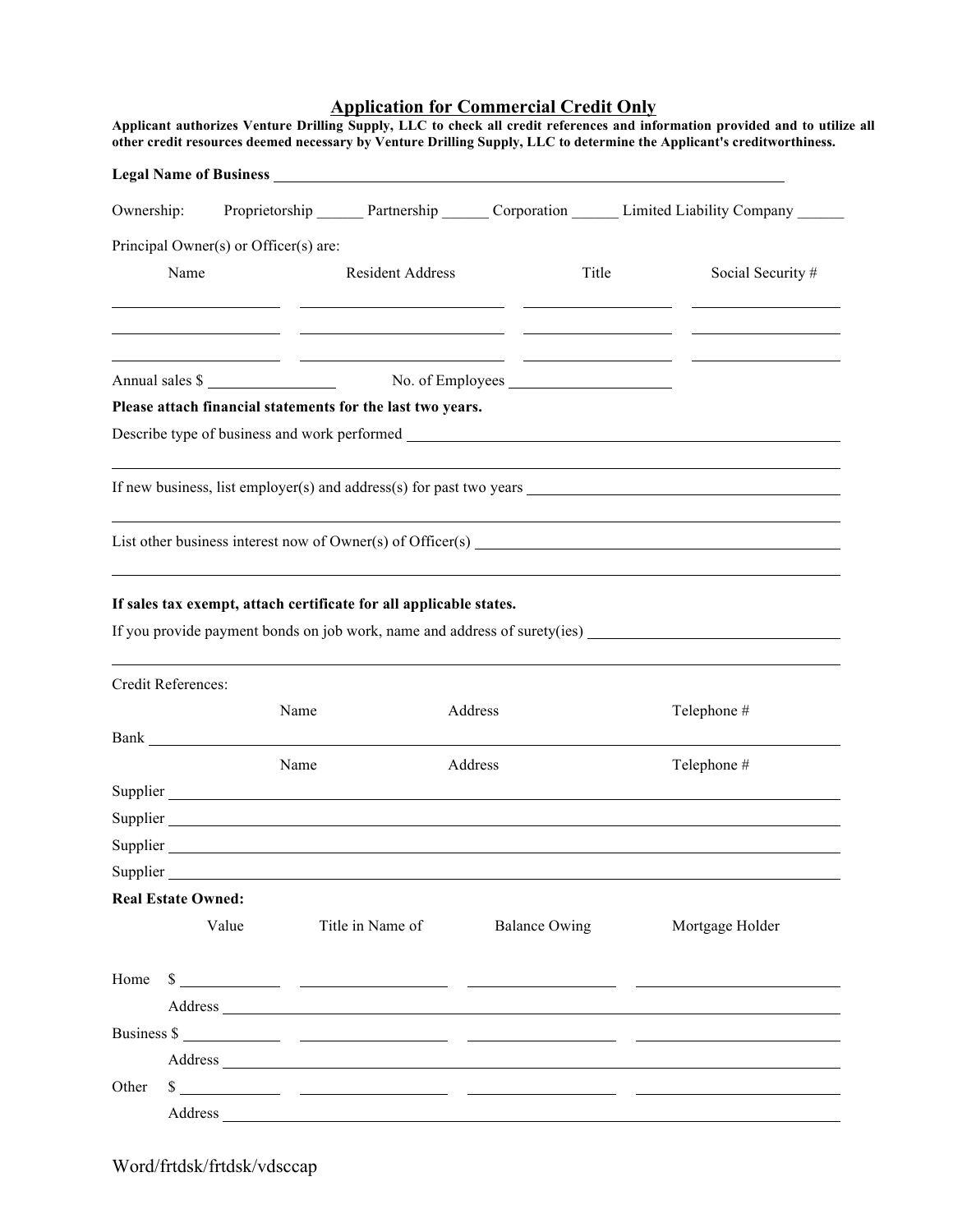# **Terms and Conditions**

Venture Drilling Supply, LLC and the person signing below under the heading ("Applicant") hereby agree as follows:

# **Price**

ALL PRICES ARE SUBJECT TO CHANGE WITHOUT NOTICE UNLESS VENTURE DRILLING SUPPLY HAS GUARANTEED PRICE PROTECTION IN WRITING. All written price protections shall specify the period of time the price protection remains in effect. In the event the written price protection does not specify the period of time the price protection remains in effect, the price protection shall remain in effect for 30 days from the date price quotation or offer is provided by Venture Drilling Supply. ORAL STATEMENTS OF SALES PERSON ARE NOT BINDING.

# **Payment Terms**

VENTURE DRILLING SUPPLY MONTHLY BILLING PERIOD BEGINS ON THE 26th DAY OF EACH MONTH AND ENDS ON THE 25th DAY OR THE LAST WORK DAY PRIOR TO THE 25th OF THE FOLLOWING MONTH. All payments are due upon receipt of an invoice. If a monthly billing statement is not fully paid by the 25th day (or preceding business day when appropriate) of the following month, all unpaid amounts shown on such statement will be past due and the account will be in default. All amounts that are past due shall be assessed a monthly service charge not to exceed the maximum rate allowable by law. Payments will be applied first to unpaid service charges. In no event shall a service charge exceed the highest rate permitted by law, and any excess service charge shall be returned or credited to Applicant's account.

Applicants who do not pay accounts when due to Venture Drilling Supply agree to reimburse Venture Drilling Supply for all costs and expenses of collections, including, without limitations, court costs, attorney's fees of 25% of the amount due, and other expenses incurred by Venture Drilling Supply in collecting such accounts whether or not a lawsuit is commenced. If the attorney's fees exceed 25%, Applicant will pay such additional reasonable attorney's fees as may be incurred by Venture Drilling Supply. If Applicant is not a corporation or a limited liability company (LLC) at the time the Credit Application is executed but subsequently incorporate or forms an LLC, with or without the knowledge of Venture Drilling Supply, Applicant and such corporation or LLC shall be bound by these Terms and Conditions and shall be liable to Venture Drilling Supply for any indebtedness incurred by, assumed by, or transferred to such corporate or LLC. Applicant hereby represents that none of the credit extended by Venture Drilling Supply to Applicant is being used in connection with the purchase of goods for personal, family, or household purposes but is an extension of credit for business or commercial purpose. In Florida, disposable earnings of guarantor and/or purchaser in excess of \$500.00 per week may be garnished. Cash sales are those sales paid in cash or by bank draft or check. A cash sale does not include a sale, which is made using a credit card, debit or business charge card or any other payment method that requires Venture Drilling Supply to pay any fee to the provider of such service. The same definition applies whether such card or payment method is used at the time of purchase or subsequently to pay a customer's account in whole or in part. Accordingly, cash discounts do not apply to any sale for which payment is made by such card, *and Venture Drilling Supply may accept or decline credit cards or non-retail business as its option.*

#### **Scope of Agreement**

THESE TERMS AND CONDITIONS SHALL APPLY TO AND GOVERN ALL PURCHASES OF GOODS BY THE APPLICANT FROM VENTURE DRILLING SUPPLY, REGARDLESS OF THE TERMS OF ANY PRECEDING OR SUBSEQUENT PURCHASE ORDER, SALES ORDER, ORAL STATEMENT OR OTHERWISE. In the event of any conflict between the provisions hereof and the terms and provisions of any other agreement, sales order, purchase order, oral statement or otherwise, these Terms and Conditions shall control. It is the intention of the parties hereto that these Terms and Conditions set forth the principal terms of all future sales of goods by Venture Drilling Supply to the Applicant, except as to the price of such goods, the method and cost of shipment, the quantity sold, and the delivery date and location, which are expected to be set forth from time to time in a separate agreement, sales order or purchase order.

#### **Claims**

NO CLAIMS FOR DAMAGES, DEFECTS, SHORTAGES OR FOR ANY OTHER CAUSE SHALL BE VALID UNLESS MADE IN WRITING AND RECEIVED BY VENTURE DRILLING SUPPLY AT THE ORIGINATING BRANCH WITHIN 30 DAYS AFTER THE LATER OF THE DATE OF DELIVERY OF GOODS TO APPLICANT OR THE DATE OF OCCURRENCE. If the goods sold by Venture Drilling Supply are damaged or defective, regardless of whether the manufacturer acknowledges responsibility under its warranty or otherwise, Venture Drilling Supply shall have no responsibility of any kind for any damages, other than (1) replace the damaged or defective goods from its inventory, if available, or (2) allow a credit for the amount of the purchase price of the defective or damaged goods. In no event shall Venture Drilling Supply be liable for any labor charges incurred by Applicant with respect to such goods. Venture Drilling Supply shall not be liable for non delivery, costs or expenses caused by acts of God, war, terrorism, strikes, delays of carriers, accidents, gasoline shortages, fires, floods, labor disputes, civil disorders, governmental orders or actions, inability to secure goods from usual sources of supply or any other cause beyond Venture Drilling Supply's control.

All shipments made via common carrier are F.O.B. origin. On all such shipments (whether made directly to Applicant from the manufacturer, an authorized agent of the manufacturer, or from Venture Drilling Supply), Venture's responsibility and liability for risk of loss/damage ends upon delivery or and receipt of the goods by the common carrier unless otherwise specified in a separate agreement, sales order, or purchase order.

## **Exclusions of Warranties**

NEITHER VENTURE DRILLING SUPPLY NOR ANY OF ITS SUBSIDIARIES OR AFFILIATES MAKE ANY EXPRESS OR IMPLIED WARRANTIES WITH RESPECT TO ANY GOODS SOLD BY VENTURE DRILLING SUPPLY OR BY ANY OTHER PERSON. Except as stated above regarding "claims," Applicant's sole and exclusive remedy for breach of warranty or negligence by the manufacturer, or for any failure, defector inadequacy of any kind of the good's sold by Venture Drilling Supply is against the manufacturer of goods sold to Applicant and not against Venture Drilling Supply. ALL WARRANTIES, WHETHER EXPRESS OR IMPLIED BY OPERATION OF LAW OR OTHERWISE, INCLUDING, WITHOUT LIMITATION, ALL IMPLIED WARRANTIES OF MERCHANTABILITY AND FITNESS FOR A PARTICULAR PURPOSE, ARE HEREBY DISCLAIMED AND EXCLUDED. Venture Drilling Supply shall not be liable, directly or indirectly, for any loss, cost, damage or expense, including, without limitation, consequential or incidental damages, arising directly or indirectly from the condition, operation or use of any goods sold. ANY AND ALL REPRESENTATIONS, PROMISES, WARRANTIES OR STATEMENTS BY VENTURE DRILLING SUPPLY'S EMPLOYEES AND/OR AGENTS THAT DIFFER IN ANY WAY FROM THESE TERMS AND CONDITIONS SHALL HAVE NOT FORCE OR EFFECT. Any proposal by the Applicant to vary the terms hereof or to expand the warranties or other terms set forth herein unless agreed to in writing by an authorized officer or agent on behalf of Venture Drilling Supply, shall be deemed a material alteration and shall not become part of these Terms and Conditions or any other agreement between the parties.

Word/frtdsk/frtdsk/vdsccap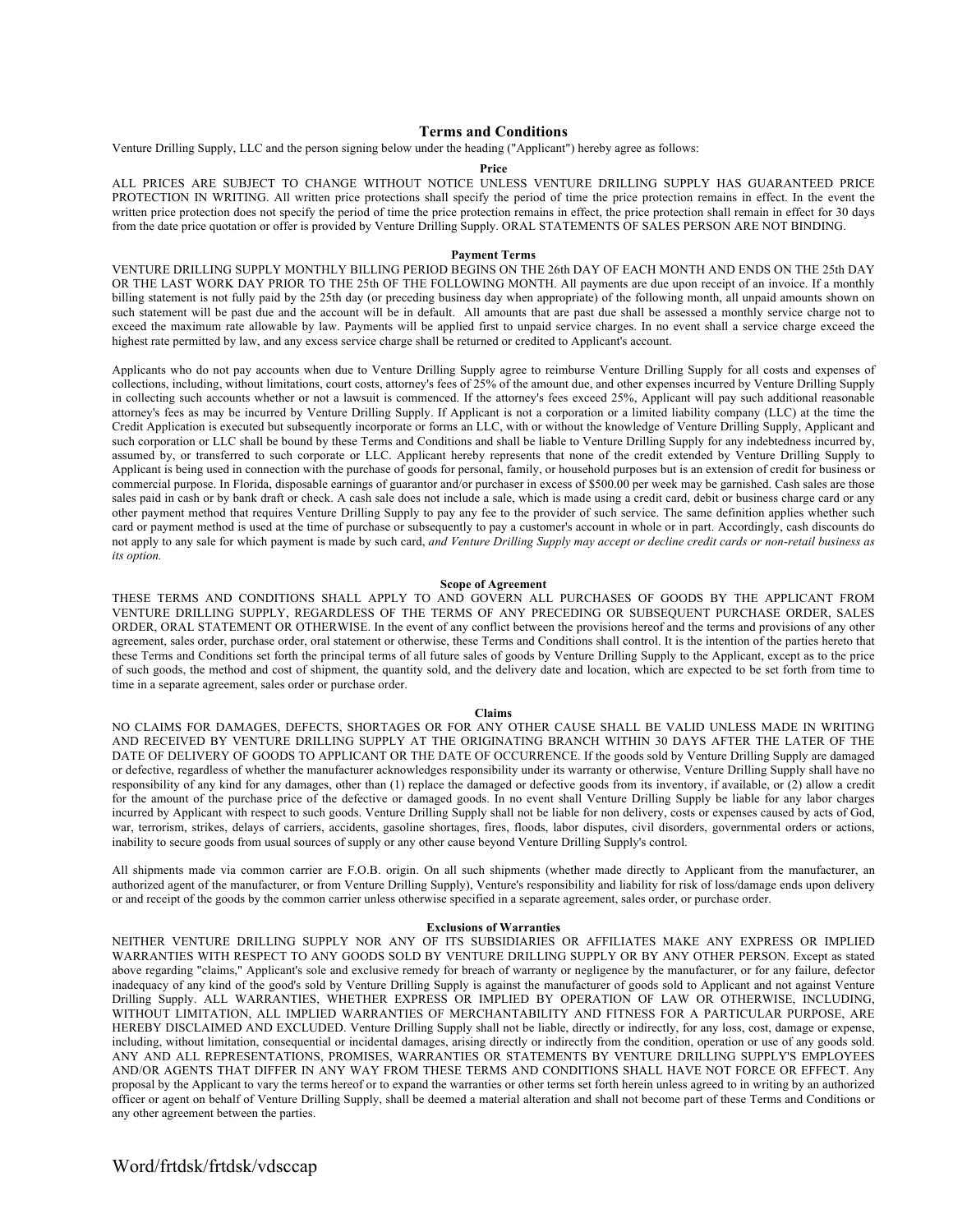# **Cancellation of Orders**

APPLICANT SHALL BE RESPONSIBLE FOR ALL EXPENSE AND CHARGES INCURRED BY OR ASSESSED AGAINST VENTURE DRILLING SUPPLY AS A RESULT OF APPLICANT'S CANCELLATION OF ANY ORDER PLACED WITH VENTURE DRILLING SUPPLY ON THE BASIS OF VENTURE DRILLING SUPPLY'S QUOTATION OF OFFER TO SELL ANY GOODS.

## **Shipping and Handling Charges**

GOODS SHIPPED TO THE APPLICANT BY COMMON CARRIER MAY BE SUBJECT TO ADDITIONAL CHARGES BY VENTURE DRILLING SUPPLY FOR ARRANGING THE SHIPMENT OF GOODS AND FOR HANDLING SUCH SHIPMENT. This condition includes, but is not limited to, special order goods, goods shipped directly to the Applicant by the manufacturer, and goods shipped to the Applicant from Venture Drilling Supply locations.

#### **Taxes**

ANY TAX, INCLUDING BUT NOT LIMITED TO SALES, USE, AND EXCISE TAXES ON THE SALE OR USE OF MERCHANDISE SOLD BY VENTURE DRILLING SUPPLY WITHIN THE STATE OF OKLAHOMA, MUST BE PAID BY APPLICANT AND WILL BE ADDED TO THE AMOUNT DUE FROM EACH SALE. Venture Drilling Supply will accept sales tax exemption certificates and exclude appropriate sales and use taxes from the invoice that (1) Applicant provides Venture Drilling Supply with a sales tax exemption certificate issued by the state of Oklahoma, (2) Applicant's purchase is to be used for the same purpose the exemption certificate was granted by the state, (3) the name on the exemption certificate is Applicant's current legal name, and (4) the exemption certificate has not expired. A request by Applicant for an exemption from tax, constitutes Applicant's warranty that the exemption is justified and Applicant promises to indemnify Venture Drilling Supply against all claims, liabilities, interest, and penalties, including reasonable attorney's fees, that result from any attempt by the state to collect from Venture Drilling Supply taxes which Venture Drilling Supply did not charge and receive from Applicant. Customers outside the state of Oklahoma are responsible for filing/paying their respective state sales tax.

#### **Returned Goods**

GOODS SOLD BY VENTURE DRILLING SUPPLY MAY NOT BE RETURNED WITHOUT PERMISSION OF VENTURE DRILLING SUPPLY AND, IF RETURN IS PERMITTED, SUCH RETURNED GOODS MUST BE IN SALABLE CONDITION AND IN THEIR ORIGINAL PACKAGING. Special orders may not be returned until authorized by the manufacturer. Credit for special orders is limited to the credit allowed by the manufacturer. Goods returned for the convenience of Applicant are subject to freight and handling charges and a reasonable restocking charge.

## **Plans and Specifications**

VENTURE DRILLING SUPPLY MAKES NO WARRANTY THAT THE DESCRIPTION OF GOODS PROVIDED BY APPLICANT CONFORMS TO ANY PLANS AND SPECIFICATIONS FOR GOODS NEEDED BY APPLICANT. Applicant is cautioned to compare Venture Drilling Supply's quotation with Applicant's actual specified requirements to avoid error. Venture Drilling Supply assumes no responsibility for any addenda and/or alternates to specified requirements. Any alternate goods offered by Venture Drilling Supply are based on Venture Drilling Supply's interpretation of the specifications, and Venture Drilling Supply does not guarantee approval or acceptance of such goods by the specifying authority.

#### **General Condition**

ALL QUOTATIONS AND AGREEMENTS TO SHIP GOODS ARE SUBJECT TO APPROVAL BY VENTURE DRILLING SUPPLY'S CREDIT DEPARTMENT. Venture Drilling Supply reserves the right at any time to discontinue shipping goods should events come to Venture Drilling Supply's attention that, in its opinion, warrants the termination of credit sales. Venture Drilling Supply reserves the right to withdraw or amend any part or all of any quotations prior to being accepted by Applicant. Venture Drilling Supply reserves the right to correct typographical, stenographic, arithmetical and clerical errors.

Applicant agrees that venue and jurisdiction for any legal proceeding to collect any amount due by Applicant to Venture Drilling Supply may be brought, at Venture Drilling Supply's opinion, in the city or county where Venture Drilling Supply sales were made as shown on the monthly billing statement to the extent that such is not prohibited by the law of the state in which this Application has been executed by the Applicant, Applicant hereby waives Applicant's right to trial jury in any litigation arising from the Applicant's obligations to Venture Drilling Supply hereunder, even if the litigation is brought or litigated in another jurisdiction. THE CONSTRUCTION, PERFORMANCE AND ENFORCEMENT OF THESE TERMS AND CONDITIONS SHALL BE GOVERNED BY THE LAWS OF THE STATE WHERE VENTURE DRILLING SUPPLY SALES WERE MADE.

 $\mathcal{L} = \{ \mathcal{L} \mathcal{L} \mathcal{L} \mathcal{L} \mathcal{L} \mathcal{L} \mathcal{L} \mathcal{L} \mathcal{L} \mathcal{L} \mathcal{L} \mathcal{L} \mathcal{L} \mathcal{L} \mathcal{L} \mathcal{L} \mathcal{L} \mathcal{L} \mathcal{L} \mathcal{L} \mathcal{L} \mathcal{L} \mathcal{L} \mathcal{L} \mathcal{L} \mathcal{L} \mathcal{L} \mathcal{L} \mathcal{L} \mathcal{L} \mathcal{L} \mathcal{L} \mathcal{L} \mathcal{L} \mathcal{L} \$ 

 $\_$  , and the state of the state of the state of the state of the state of the state of the state of the state of the state of the state of the state of the state of the state of the state of the state of the state of the

Name of Company Business and Title and Title Applicant's Signature and Title Applicant's Signature and Title

Date Signed If partnership, both or all partners must sign

**The undersigned hereby consent(s) to Venture Drilling Supply's use of a non-business consumer credit report on the undersigned in order to**  further evaluate the credit worthiness of the undersigned as principal(s), proprietor(s) and/or guarantor(s) in connection with the extension of **business credit as contemplated by this credit application. The undersigned hereby authorize(s) Venture Drilling Supply to utilize a consumer credit report on the undersigned from time to time in connection with the extension or continuation of the business credit represented by the credit application. The undersigned as (an) individual(s) hereby knowingly consent to the use of such credit report consistent with the Federal Fair Credit Reporting Act as contained in 15 U.S.C. @ et seq.**

\_\_\_\_\_\_\_\_\_\_\_\_\_\_\_\_\_\_\_\_\_\_\_\_\_\_\_\_\_\_\_\_\_\_\_\_\_\_\_\_\_\_\_\_\_\_\_\_\_\_\_\_\_\_\_ \_\_\_\_\_\_\_\_\_\_\_\_\_\_\_\_\_\_\_\_\_\_\_\_\_\_\_\_\_\_\_\_\_\_\_\_\_\_\_\_\_\_\_\_\_\_\_\_\_\_\_\_\_\_\_\_\_\_

Applicant's Signature Date Signature Date Signature Date Signature Date Signature

\_\_\_\_\_\_\_\_\_\_\_\_\_\_\_\_\_\_\_\_\_\_\_\_\_\_\_\_\_\_\_\_\_\_\_\_\_\_\_\_\_\_\_\_\_\_\_\_\_\_\_\_\_\_\_ \_\_\_\_\_\_\_\_\_\_\_\_\_\_\_\_\_\_\_\_\_\_\_\_\_\_\_\_\_\_\_\_\_\_\_\_\_\_\_\_\_\_\_\_\_\_\_\_\_\_\_\_\_\_(seal)

Applicant's Signature Date Signature

Word/frtdsk/frtdsk/vdsccap